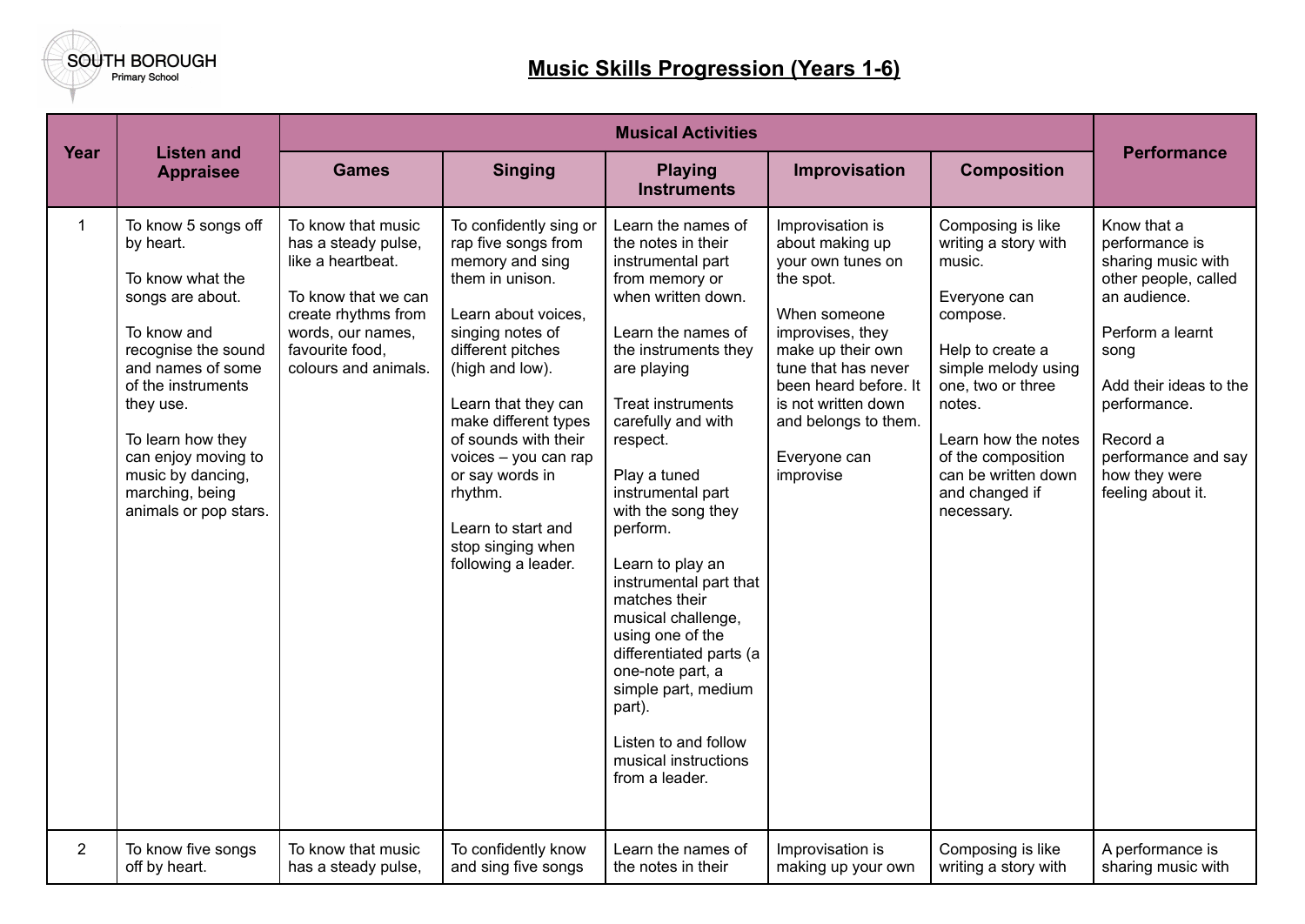|   | To know some songs<br>have a chorus or a<br>response/answer<br>part.<br>To know that songs<br>have a musical style.<br>To learn how they<br>can enjoy moving to<br>music by dancing,<br>marching, being<br>animals or pop stars.<br>To learn how songs<br>can tell a story or<br>describe an idea. | like a heartbeat.<br>To know that we can<br>create rhythms from<br>words, our names,<br>favourite food,<br>colours and animals.<br>Rhythms are<br>different from the<br>steady pulse.<br>We add high and low<br>sounds, pitch, when<br>we sing and play our<br>instruments. | from memory.<br>To know that unison<br>is everyone singing<br>at the same time.<br>Songs include other<br>ways of using the<br>voice e.g. rapping<br>(spoken word).<br>To know why we<br>need to warm up our<br>voices.<br>Learn about voices<br>singing notes of<br>different pitches<br>(high and low).<br>Learn that they can<br>make different types<br>of sounds with their<br>voices - you can rap<br>(spoken word with<br>rhythm).<br>Learn to find a<br>comfortable singing<br>position.<br>Learn to start and<br>stop singing when<br>following a leader | instrumental part<br>from memory or<br>when written down.<br>Know the names of<br>untuned percussion<br>instruments played in<br>class.<br>Treat instruments<br>carefully and with<br>respect.<br>Learn to play a tuned<br>instrumental part that<br>matches their<br>musical challenge,<br>using one of the<br>differentiated parts (a<br>one-note, simple or<br>medium part).<br>Play the part in time<br>with the steady<br>pulse.<br>Listen to and follow<br>musical instructions<br>from a leader | tunes on the spot.<br>When someone<br>improvises, they<br>make up their own<br>tune that has never<br>been heard before. It<br>is not written down<br>and belongs to them.<br>Everyone can<br>improvise, and you<br>can use one or two<br>notes. | music.<br>Everyone can<br>compose.<br>create three simple<br>melodies using one,<br>three or five different<br>notes.<br>Learn how the notes<br>of the composition<br>can be written down<br>and changed if<br>necessary. | an audience.<br>A performance can<br>be a special<br>occasion and involve<br>a class, a year group<br>or a whole school.<br>An audience can<br>include your parents<br>and friends<br>Perform a learnt<br>song<br>Add their ideas to the<br>performance.<br>Record the<br>performance and say<br>how they were<br>feeling about it. |
|---|----------------------------------------------------------------------------------------------------------------------------------------------------------------------------------------------------------------------------------------------------------------------------------------------------|-----------------------------------------------------------------------------------------------------------------------------------------------------------------------------------------------------------------------------------------------------------------------------|-------------------------------------------------------------------------------------------------------------------------------------------------------------------------------------------------------------------------------------------------------------------------------------------------------------------------------------------------------------------------------------------------------------------------------------------------------------------------------------------------------------------------------------------------------------------|--------------------------------------------------------------------------------------------------------------------------------------------------------------------------------------------------------------------------------------------------------------------------------------------------------------------------------------------------------------------------------------------------------------------------------------------------------------------------------------------------------|--------------------------------------------------------------------------------------------------------------------------------------------------------------------------------------------------------------------------------------------------|---------------------------------------------------------------------------------------------------------------------------------------------------------------------------------------------------------------------------|-------------------------------------------------------------------------------------------------------------------------------------------------------------------------------------------------------------------------------------------------------------------------------------------------------------------------------------|
| 3 | To know five songs<br>from memory and<br>who sang them or<br>wrote them.<br>To know the style of<br>the five songs.<br>To choose one song<br>and be able to talk<br>about:                                                                                                                         | Know how to find<br>and demonstrate the<br>pulse.<br>Know the difference<br>between pulse and<br>rhythm.<br>Know how pulse,<br>rhythm and pitch<br>work together to<br>create a song.                                                                                       | To know and be able<br>to talk about:<br>Singing in a group<br>can be called a choir<br>Leader or conductor:<br>A person who the<br>choir or group follow.<br>Songs can make you<br>feel different things                                                                                                                                                                                                                                                                                                                                                         | To know and be able<br>to talk about:<br>The instruments<br>used in class (a<br>glockenspiel, a<br>recorder)<br>To treat instruments<br>carefully and with<br>respect.                                                                                                                                                                                                                                                                                                                                 | To know and be able<br>to talk about<br>improvisation:<br>Improvisation is<br>making up your own<br>tunes on the spot.<br>When someone<br>improvises, they<br>make up their own<br>tune that has never                                           | To know and be able<br>to talk about:<br>A composition: music<br>that is created by<br>you and kept in<br>some way. It's like<br>writing a story. It can<br>be played or<br>performed again to<br>your friends.           | To know and be able<br>to talk about:<br>Performing is sharing<br>music with other<br>people, an audience.<br>A performance<br>doesn't have to be a<br>drama! It can be to<br>one person or to<br>each other.                                                                                                                       |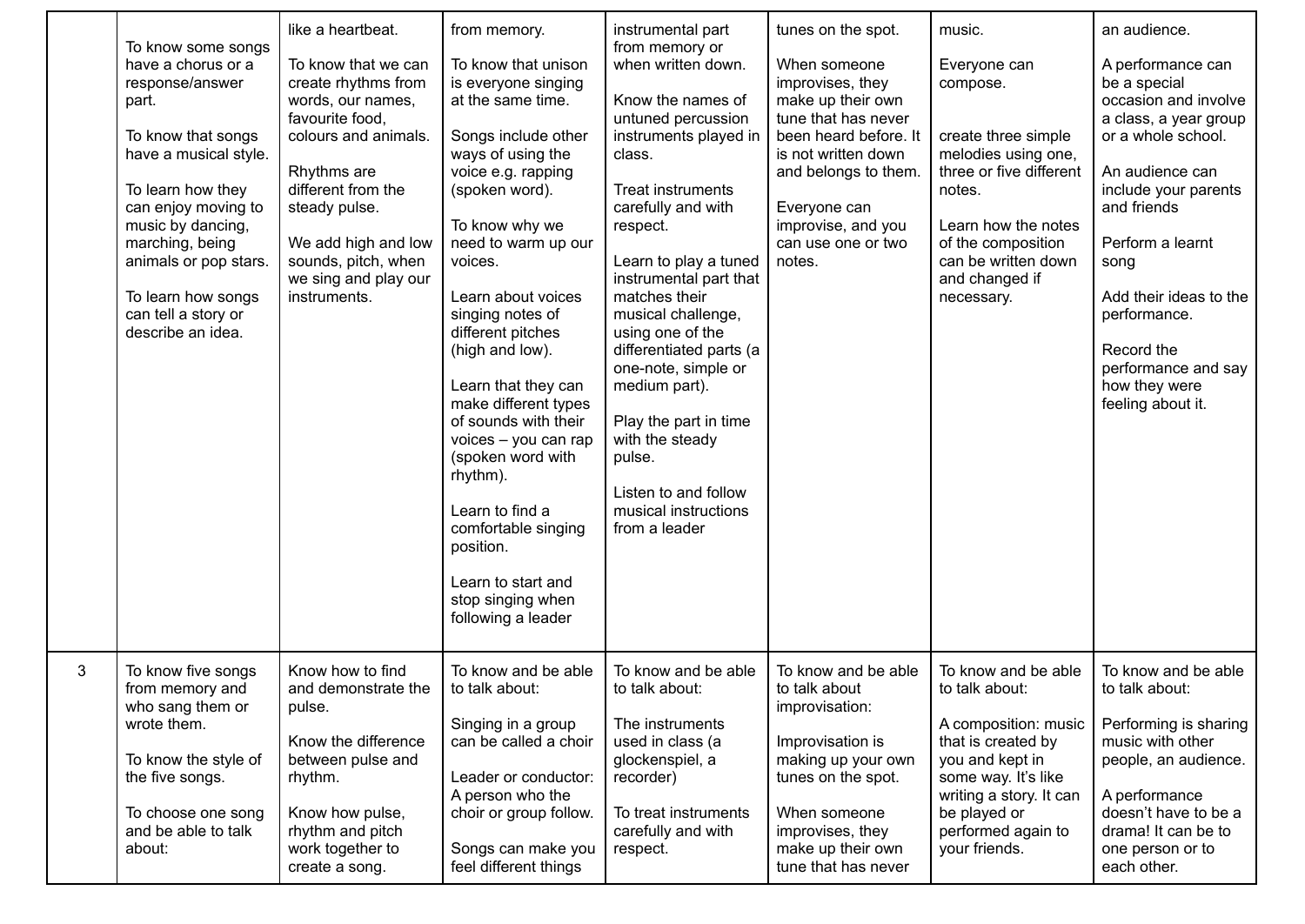| o Its lyrics: what the<br>song is about.<br>○ Any musical<br>dimensions featured<br>in the song, and<br>where they are used<br>(texture, dynamics,<br>tempo, rhythm and<br>$pitch) \circ$ Identify the<br>main sections of the<br>song (introduction,<br>verse, chorus etc.)<br>o Name some of the<br>instruments they<br>heard in the song.<br>To confidently<br>identify and move to<br>the pulse.<br>To think about what<br>the words of a song<br>mean.<br>To take it in turns to<br>discuss how the<br>song makes them<br>feel.<br>Listen carefully and<br>respectfully to other<br>people's thoughts<br>about the music. | Know that every<br>piece of music has a<br>pulse/steady beat.<br>Know the difference<br>between a musical<br>question and an<br>answer. | e.g. happy, energetic<br>or sad.<br>Singing as part of an<br>ensemble or large<br>group is fun, but that<br>you must listen to<br>each other.<br>To know why you<br>must warm up your<br>voice.<br>To sing in unison and<br>in simple two-parts.<br>To demonstrate a<br>good singing<br>posture.<br>To follow a leader<br>when singing.<br>To enjoy exploring<br>singing solo.<br>To sing with<br>awareness of being<br>'in tune'.<br>To have an<br>awareness of the<br>pulse internally when<br>singing. | Play any one, or all<br>of four, differentiated<br>parts on a tuned<br>$instrument - a$<br>one-note, simple or<br>medium part or the<br>melody of a song)<br>from memory or<br>using notation.<br>To rehearse and<br>perform their part<br>within the context of<br>a song.<br>To listen to and<br>follow musical<br>instructions from a<br>leader. | been heard before. It<br>is not written down<br>and belongs to them.<br>To know that using<br>one or two notes<br>confidently is better<br>than using five.<br>To know that if you<br>improvise using the<br>notes you are given,<br>you cannot make a<br>mistake.<br>Improvise using<br>instruments in the<br>context of the song<br>they are learning to<br>perform. | Different ways of<br>recording<br>compositions (letter<br>names, symbols,<br>audio etc.)<br>Help create at least<br>one simple melody<br>using one, three or<br>five different notes.<br>Plan and create a<br>section of music that<br>can be performed<br>within the context of<br>the unit song.<br>Talk about how it<br>was created.<br>Listen to and reflect<br>upon the developing<br>composition and<br>make musical<br>decisions about<br>pulse, rhythm, pitch,<br>dynamics and<br>tempo.<br>Record the<br>composition in any<br>way appropriate that<br>recognises the<br>connection between<br>sound and symbol<br>(e.g. graphic/pictorial<br>notation) | Know and have<br>planned everything<br>that will be<br>performed.<br>Sing or rap the<br>words clearly and<br>play with confidence.<br>Performance can be<br>a special occasion<br>and involve an<br>audience including of<br>people you don't<br>know.<br>It is planned and<br>different for each<br>occasion.<br>It involves<br>communicating<br>feelings, thoughts<br>and ideas about the<br>song/music.<br>Choose what to<br>perform and create a<br>programme.<br>Communicate the<br>meaning of the<br>words and clearly<br>articulate them.<br>Talk about the best<br>place to be when<br>performing and how<br>to stand or sit.<br>Record a<br>performance and say<br>how they were<br>feeling, what they<br>were pleased with<br>what they would<br>change and why. |
|--------------------------------------------------------------------------------------------------------------------------------------------------------------------------------------------------------------------------------------------------------------------------------------------------------------------------------------------------------------------------------------------------------------------------------------------------------------------------------------------------------------------------------------------------------------------------------------------------------------------------------|-----------------------------------------------------------------------------------------------------------------------------------------|-----------------------------------------------------------------------------------------------------------------------------------------------------------------------------------------------------------------------------------------------------------------------------------------------------------------------------------------------------------------------------------------------------------------------------------------------------------------------------------------------------------|-----------------------------------------------------------------------------------------------------------------------------------------------------------------------------------------------------------------------------------------------------------------------------------------------------------------------------------------------------|------------------------------------------------------------------------------------------------------------------------------------------------------------------------------------------------------------------------------------------------------------------------------------------------------------------------------------------------------------------------|------------------------------------------------------------------------------------------------------------------------------------------------------------------------------------------------------------------------------------------------------------------------------------------------------------------------------------------------------------------------------------------------------------------------------------------------------------------------------------------------------------------------------------------------------------------------------------------------------------------------------------------------------------------|----------------------------------------------------------------------------------------------------------------------------------------------------------------------------------------------------------------------------------------------------------------------------------------------------------------------------------------------------------------------------------------------------------------------------------------------------------------------------------------------------------------------------------------------------------------------------------------------------------------------------------------------------------------------------------------------------------------------------------------------------------------------------|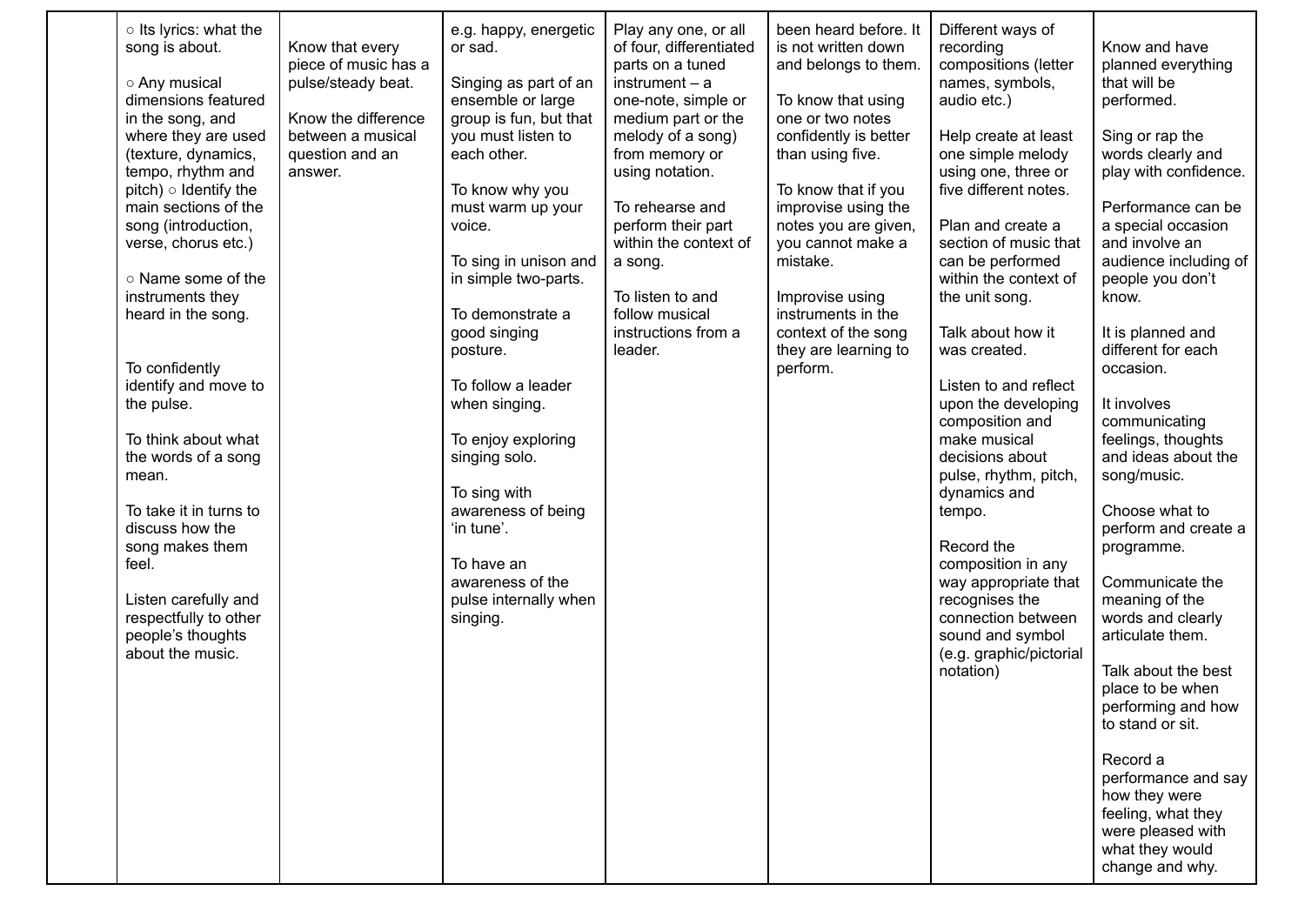| 4 | To know five songs<br>from memory and                                                                                                                                                                                                                                      | Know and be able to<br>talk about:                                                                                                                                                                                        | To know and be able<br>to talk about:                                                                                                                                                                                                               | To know and be able<br>to talk about:                                                                                                                                                                                                      | To know and be able<br>to talk about                                                                                                                                                                                                                         | To know and be able<br>to talk about:                                                                                                                                                                                                                              | To know and be able<br>to talk about:                                                                                                                                                                                                    |
|---|----------------------------------------------------------------------------------------------------------------------------------------------------------------------------------------------------------------------------------------------------------------------------|---------------------------------------------------------------------------------------------------------------------------------------------------------------------------------------------------------------------------|-----------------------------------------------------------------------------------------------------------------------------------------------------------------------------------------------------------------------------------------------------|--------------------------------------------------------------------------------------------------------------------------------------------------------------------------------------------------------------------------------------------|--------------------------------------------------------------------------------------------------------------------------------------------------------------------------------------------------------------------------------------------------------------|--------------------------------------------------------------------------------------------------------------------------------------------------------------------------------------------------------------------------------------------------------------------|------------------------------------------------------------------------------------------------------------------------------------------------------------------------------------------------------------------------------------------|
|   | who sang them or<br>wrote them. To know<br>the style of the five<br>songs. To choose<br>one song and be<br>able to talk about:<br>Some of the style<br>indicators of that<br>song (musical<br>characteristics that<br>give the song its<br>style).<br>The lyrics: what the | How pulse, rhythm<br>and pitch work<br>together.<br>Pulse: Finding the<br>pulse - the heartbeat<br>of the music.<br>Rhythm: the long<br>and short patterns<br>over the pulse.<br>Know the difference<br>between pulse and | Singing in a group<br>can be called a choir.<br>Leader or conductor:<br>A person who the<br>choir or group follow.<br>Songs can make you<br>feel different things<br>e.g. happy, energetic<br>or sad.<br>Singing as part of an<br>ensemble or large | The instruments<br>used in class (a<br>glockenspiel,<br>recorder or<br>xylophone).<br>Other instruments<br>they might play or be<br>played in a band or<br>orchestra or by their<br>friends.<br>To treat instruments<br>carefully and with | improvisation:<br>Improvisation is<br>making up your own<br>tunes on the spot.<br>When someone<br>improvises, they<br>make up their own<br>tune that has never<br>been heard before. It<br>is not written down<br>and belongs to them.<br>To know that using | A composition: music<br>that is created by<br>you and kept in<br>some way. It's like<br>writing a story. It can<br>be played or<br>performed again to<br>your friends.<br>Different ways of<br>recording<br>compositions (letter<br>names, symbols,<br>audio etc.) | Performing is sharing<br>music with other<br>people, an audience<br>A performance<br>doesn't have to be a<br>drama! It can be to<br>one person or to<br>each other.<br>Know and have<br>planned everything<br>that will be<br>performed. |
|   | song is about.<br>Any musical                                                                                                                                                                                                                                              | rhythm.<br>Pitch: High and low                                                                                                                                                                                            | group is fun, but that<br>you must listen to<br>each other.                                                                                                                                                                                         | respect.<br>Play any one, or all                                                                                                                                                                                                           | one or two notes<br>confidently is better<br>than using five.                                                                                                                                                                                                | Help create at least<br>one simple melody                                                                                                                                                                                                                          | Sing or rap the<br>words clearly and                                                                                                                                                                                                     |
|   | dimensions featured<br>in the song and<br>where they are used                                                                                                                                                                                                              | sounds that create<br>melodies.                                                                                                                                                                                           | Texture: How a solo<br>singer makes a                                                                                                                                                                                                               | four, differentiated<br>parts on a tuned<br>$instrument - a$                                                                                                                                                                               | To know that if you<br>improvise using the                                                                                                                                                                                                                   | using one, three or<br>all five different<br>notes.                                                                                                                                                                                                                | play with confidence.<br>Performance can be                                                                                                                                                                                              |
|   | (texture, dynamics,<br>tempo, rhythm and<br>pitch).                                                                                                                                                                                                                        | How to keep the<br>internal pulse                                                                                                                                                                                         | thinner texture than a<br>large group.                                                                                                                                                                                                              | one-note, simple or<br>medium part or the<br>melody of a song                                                                                                                                                                              | notes you are given,<br>you cannot make a<br>mistake.                                                                                                                                                                                                        | Plan and create a<br>section of music that                                                                                                                                                                                                                         | a special occasion<br>and involve an<br>audience including of                                                                                                                                                                            |
|   | Identify the main<br>sections of the song                                                                                                                                                                                                                                  | Musical Leadership:<br>creating musical<br>ideas for a group to                                                                                                                                                           | To know why you<br>must warm up your<br>voice                                                                                                                                                                                                       | from memory or<br>using notation.                                                                                                                                                                                                          | To know that you can<br>use some riffs                                                                                                                                                                                                                       | can be performed<br>within the context of<br>the unit song.                                                                                                                                                                                                        | people you don't<br>know.                                                                                                                                                                                                                |
|   | (introduction, verse,<br>chorus etc).                                                                                                                                                                                                                                      | copy or respond to.                                                                                                                                                                                                       | To sing in unison and<br>in simple two-parts.                                                                                                                                                                                                       | To rehearse and<br>perform their part<br>within the context of                                                                                                                                                                             | Improvise using<br>instruments in the                                                                                                                                                                                                                        | Talk about how it<br>was created.                                                                                                                                                                                                                                  | It is planned and<br>different for each<br>occasion.                                                                                                                                                                                     |
|   | Name some of the<br>instruments they<br>heard in the song.                                                                                                                                                                                                                 |                                                                                                                                                                                                                           | To demonstrate a<br>good singing<br>posture.                                                                                                                                                                                                        | a song.<br>To listen to and<br>follow musical                                                                                                                                                                                              | context of a song<br>they are learning to<br>perform.                                                                                                                                                                                                        | Listen to and reflect<br>upon the developing<br>composition and                                                                                                                                                                                                    | It involves<br>communicating<br>feelings, thoughts                                                                                                                                                                                       |
|   | Confidently identify<br>and move to the<br>pulse.                                                                                                                                                                                                                          |                                                                                                                                                                                                                           | To follow a leader<br>when singing.                                                                                                                                                                                                                 | instructions from a<br>leader.<br>To experience                                                                                                                                                                                            |                                                                                                                                                                                                                                                              | make musical<br>decisions about<br>pulse, rhythm, pitch,<br>dynamics and                                                                                                                                                                                           | and ideas about the<br>song/music<br>Choose what to                                                                                                                                                                                      |
|   | Talk about the<br>musical dimensions<br>working together in                                                                                                                                                                                                                |                                                                                                                                                                                                                           | To enjoy exploring<br>singing solo.                                                                                                                                                                                                                 | leading the playing<br>by making sure<br>everyone plays in the                                                                                                                                                                             |                                                                                                                                                                                                                                                              | tempo.<br>Record the                                                                                                                                                                                                                                               | perform and create a<br>programme.                                                                                                                                                                                                       |
|   | songs eg if the song<br>gets louder in the<br>chorus (dynamics).                                                                                                                                                                                                           |                                                                                                                                                                                                                           | To sing with<br>awareness of being<br>'in tune'.                                                                                                                                                                                                    | playing section of the<br>song.                                                                                                                                                                                                            |                                                                                                                                                                                                                                                              | composition in any<br>way appropriate that<br>recognises the                                                                                                                                                                                                       | Present a musical<br>performance<br>designed to capture                                                                                                                                                                                  |
|   | Talk about the music                                                                                                                                                                                                                                                       |                                                                                                                                                                                                                           | To rejoin the song if                                                                                                                                                                                                                               |                                                                                                                                                                                                                                            |                                                                                                                                                                                                                                                              | connection between<br>sound and symbol                                                                                                                                                                                                                             | the audience.                                                                                                                                                                                                                            |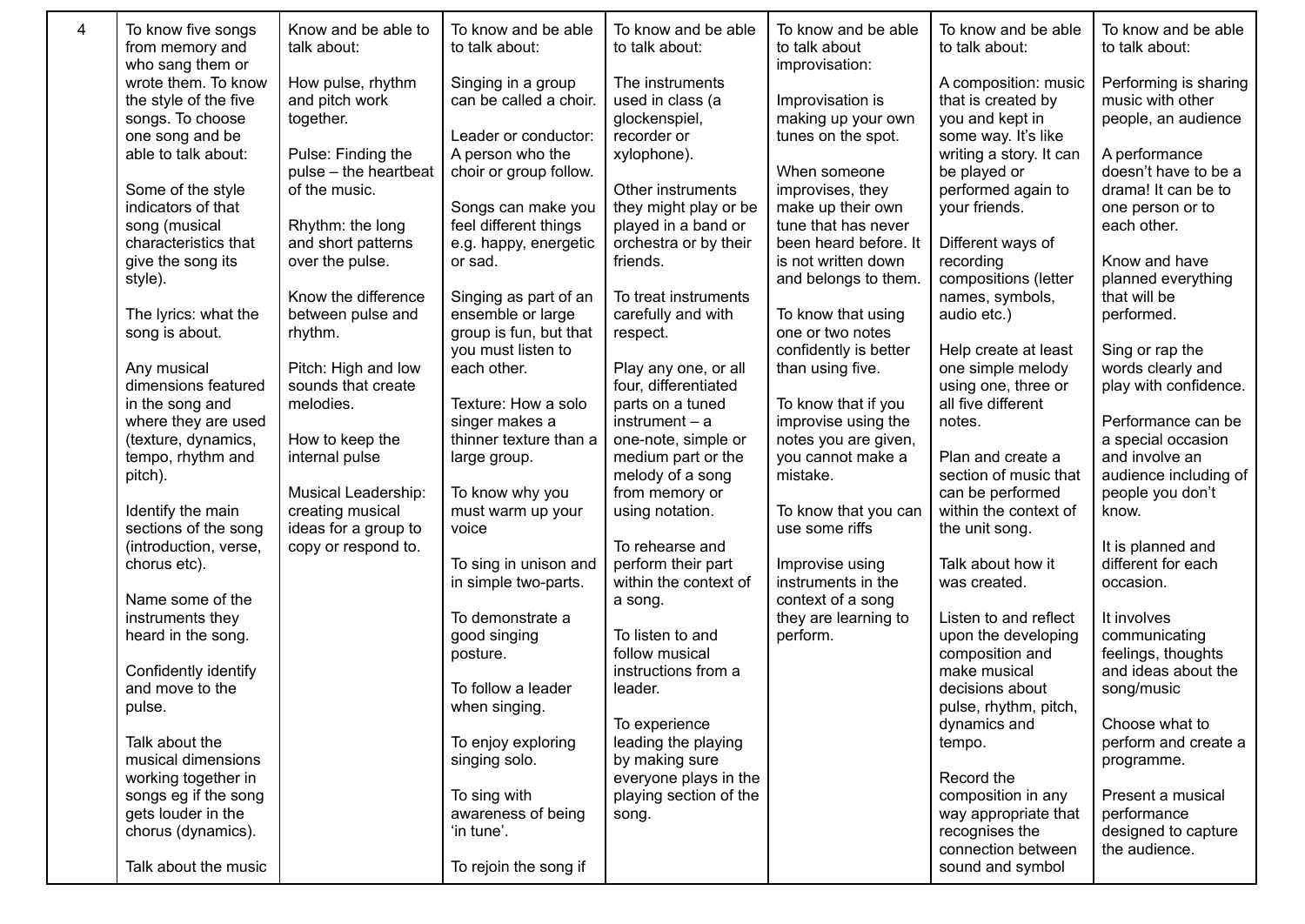|   | and how it makes<br>them feel.<br>Listen carefully and<br>respectfully to other<br>people's thoughts<br>about the music.<br>When you talk, try to<br>use musical words.                                                                                                                                                                                                                                                                                                                                                                                                                  |                                                                                                                                                                                                                                                                                                          | lost.<br>To listen to the group<br>when singing.                                                                                                                                                                                                                                                                                                                                                                                                                                                                                        |                                                                                                                                                                                                                                                                                                                                                                                                                                                                                                                                          |                                                                                                                                                                                                                                                                                                                                                                                                                                                                                                                                                   | (e.g. graphic/pictorial<br>notation).                                                                                                                                                                                                                                                                                                                                                                                                                                                                                                            | Communicate the<br>meaning of the<br>words and clearly<br>articulate them.<br>Talk about the best<br>place to be when<br>performing and how<br>to stand or sit.<br>To record the<br>performance and say<br>how they were<br>feeling, what they<br>were pleased with<br>what they would<br>change and why                                                                                                                                                                                                      |
|---|------------------------------------------------------------------------------------------------------------------------------------------------------------------------------------------------------------------------------------------------------------------------------------------------------------------------------------------------------------------------------------------------------------------------------------------------------------------------------------------------------------------------------------------------------------------------------------------|----------------------------------------------------------------------------------------------------------------------------------------------------------------------------------------------------------------------------------------------------------------------------------------------------------|-----------------------------------------------------------------------------------------------------------------------------------------------------------------------------------------------------------------------------------------------------------------------------------------------------------------------------------------------------------------------------------------------------------------------------------------------------------------------------------------------------------------------------------------|------------------------------------------------------------------------------------------------------------------------------------------------------------------------------------------------------------------------------------------------------------------------------------------------------------------------------------------------------------------------------------------------------------------------------------------------------------------------------------------------------------------------------------------|---------------------------------------------------------------------------------------------------------------------------------------------------------------------------------------------------------------------------------------------------------------------------------------------------------------------------------------------------------------------------------------------------------------------------------------------------------------------------------------------------------------------------------------------------|--------------------------------------------------------------------------------------------------------------------------------------------------------------------------------------------------------------------------------------------------------------------------------------------------------------------------------------------------------------------------------------------------------------------------------------------------------------------------------------------------------------------------------------------------|---------------------------------------------------------------------------------------------------------------------------------------------------------------------------------------------------------------------------------------------------------------------------------------------------------------------------------------------------------------------------------------------------------------------------------------------------------------------------------------------------------------|
| 5 | To know five songs<br>from memory, who<br>sang or wrote them,<br>when they were<br>written and, if<br>possible, why?<br>To know the style of<br>the five songs and to<br>name other songs<br>from the Units in<br>those styles.<br>To choose two or<br>three other songs<br>and be able to talk<br>about:<br>○ Some of the style<br>indicators of the<br>songs (musical<br>characteristics that<br>give the songs their<br>style)<br>o The lyrics: what<br>the songs are about<br>○ Any musical<br>dimensions featured<br>in the songs and<br>where they are used<br>(texture, dynamics, | Know and be able to<br>talk about:<br>How pulse, rhythm,<br>pitch, tempo,<br>dynamics, texture<br>and structure work<br>together and how<br>they connect in a<br>song.<br>How to keep the<br>internal pulse.<br>Musical Leadership:<br>creating musical<br>ideas for the group to<br>copy or respond to. | To know and<br>confidently sing five<br>songs and their parts<br>from memory, and to<br>sing them with a<br>strong internal pulse.<br>To choose a song<br>and be able to talk<br>about:<br>o Its main features<br>○ Singing in unison,<br>the solo, lead vocal,<br>backing vocals or<br>rapping.<br>○ To know what the<br>song is about and<br>the meaning of the<br>lyrics.<br>○ To know and<br>explain the<br>importance of<br>warming up your<br>voice.<br>To sing in unison and<br>to sing backing<br>vocals.<br>To enjoy exploring | To know and be able<br>to talk about:<br>Different ways of<br>writing music down -<br>e.g. staff notation,<br>symbols.<br>The notes C, D, E, F,<br>$G, A, B + C$ on the<br>treble stave.<br>The instruments they<br>might play or be<br>played in a band or<br>orchestra or by their<br>friends.<br>Play a musical<br>instrument with the<br>correct technique<br>within the context of<br>a song.<br>Select and learn an<br>instrumental part that<br>matches their<br>musical challenge,<br>using one of the<br>differentiated parts - | To know and be able<br>to talk about<br>improvisation:<br>Improvisation is<br>making up your own<br>tunes on the spot<br>When someone<br>improvises, they<br>make up their own<br>tune that has never<br>been heard before. It<br>is not written down<br>and belongs to them.<br>To know that using<br>one or two notes<br>confidently is better<br>than using five.<br>To know that if you<br>improvise using the<br>notes you are given,<br>you cannot make a<br>mistake.<br>To know that you can<br>use some of the riffs<br>you have heard in | To know and be able<br>to talk about:<br>A composition: music<br>that is created by<br>you and kept in<br>some way. It's like<br>writing a story. It can<br>be played or<br>performed again to<br>your friends.<br>A composition has<br>pulse, rhythm and<br>pitch that work<br>together and are<br>shaped by tempo,<br>dynamics, texture<br>and structure<br>Notation: recognise<br>the connection<br>between sound and<br>symbol<br>Create simple<br>melodies using up to<br>five different notes<br>and simple rhythms<br>that work musically | To know and be able<br>to talk about:<br>Performing is sharing<br>music with other<br>people, an audience.<br>A performance<br>doesn't have to be a<br>drama! It can be to<br>one person or to<br>each other.<br>Everything that will<br>be performed must<br>be planned and<br>learned.<br>You must sing or rap<br>the words clearly and<br>play with confidence.<br>A performance can<br>be a special<br>occasion and involve<br>an audience<br>including of people<br>you don't know.<br>It is planned and |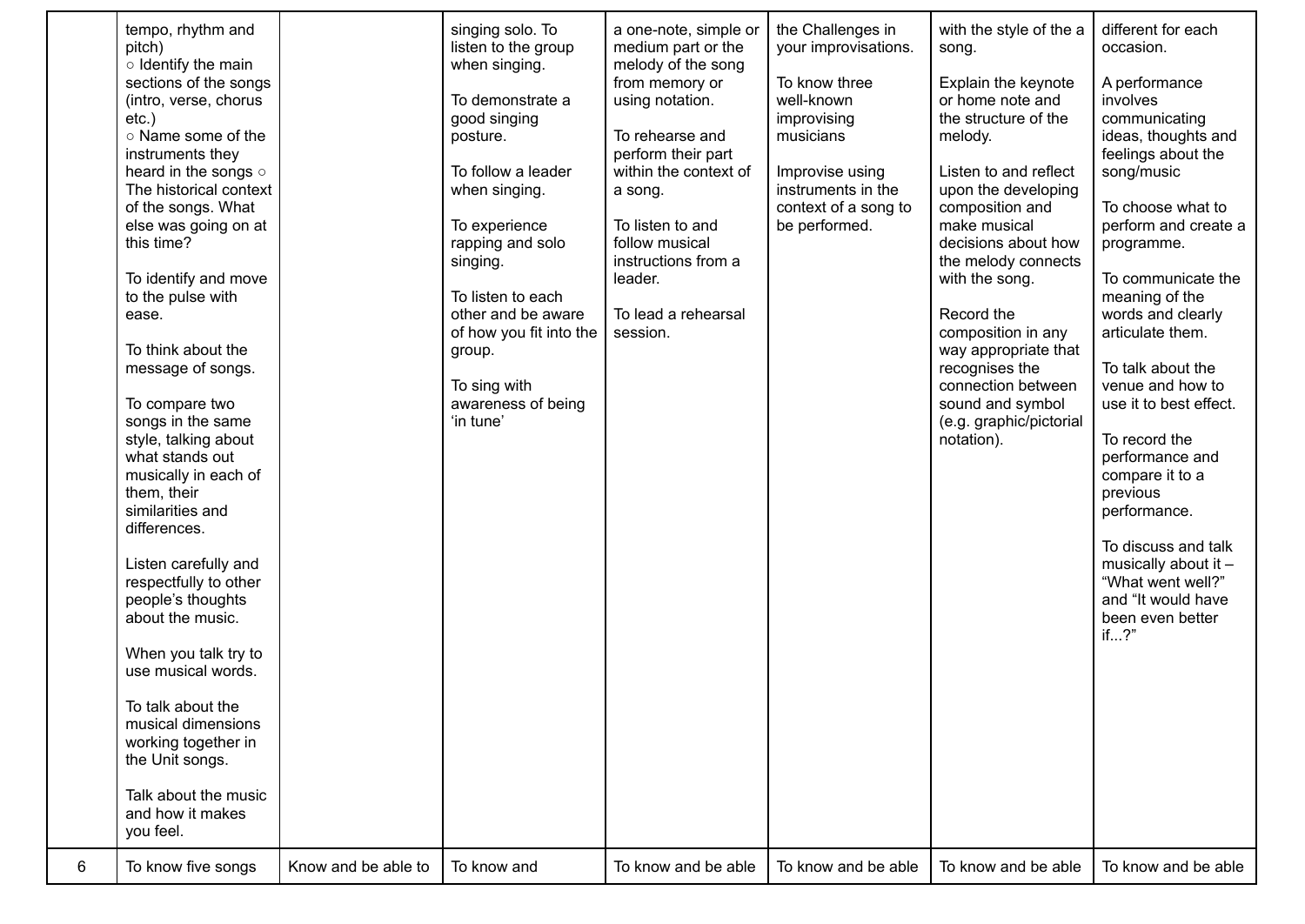| from memory, who<br>sang or wrote them, | talk about:            | confidently sing five<br>songs and their parts | to talk about:                          | to talk about<br>improvisation: | to talk about:                        | to talk about:                      |
|-----------------------------------------|------------------------|------------------------------------------------|-----------------------------------------|---------------------------------|---------------------------------------|-------------------------------------|
| when they were                          | How pulse, rhythm,     | from memory, and to                            | Different ways of                       |                                 | A composition: music                  | Performing is sharing               |
| written and why?                        | pitch, tempo,          | sing them with a                               | writing music down -                    | Improvisation is                | that is created by                    | music with an                       |
|                                         | dynamics, texture      | strong internal pulse.                         | e.g. staff notation,                    | making up your own              | you and kept in                       | audience with belief.               |
| To know the style of                    | and structure work     |                                                | symbols.                                | tunes on the spot.              | some way. It's like                   |                                     |
| the songs and to                        | together to create a   | To know about the                              |                                         |                                 | writing a story. It can               | A performance                       |
| name other songs                        | song or music.         | style of the songs so                          | The notes C, D, E, F,                   | When someone                    | be played or                          | doesn't have to be a                |
| from the Units in                       |                        | you can represent                              | $G, A, B + C$ on the                    | improvises, they                | performed again to                    | drama! It can be to                 |
| those styles.                           | How to keep the        | the feeling and                                | treble stave.                           | make up their own               | your friends.                         | one person or to                    |
|                                         | internal pulse.        | context to your                                |                                         | tune that has never             |                                       | each other.                         |
| To choose three or                      |                        | audience.                                      | The instruments they                    | been heard before. It           | A composition has                     |                                     |
| four other songs and                    | Musical Leadership:    |                                                | might play or be                        | is not written down             | pulse, rhythm and                     | Everything that will                |
| be able to talk about:                  | creating musical       | To choose a song                               | played in a band or                     | and belongs to them.            | pitch that work                       | be performed must                   |
| $\circ$ The style                       | ideas for the group to | and be able to talk                            | orchestra or by their                   |                                 | together and are                      | be planned and                      |
| indicators of the                       | copy or respond to     | about:                                         | friends                                 | To know that using              | shaped by tempo,                      | learned.                            |
| songs (musical                          |                        |                                                |                                         | one, two or three               | dynamics, texture                     |                                     |
| characteristics that                    | Using the Warm up      | o Its main features.                           | Play a musical                          | notes confidently is            | and structure                         | You must sing or rap                |
| give the songs their                    | Games tracks           |                                                | instrument with the                     | better than using               |                                       | the words clearly and               |
| style)                                  | provided, complete     | ○ Singing in unison,                           | correct technique                       | five.                           | Notation: recognise                   | play with confidence.               |
| o The lyrics: what                      | the Bronze, Silver     | the solo, lead vocal,                          | within the context of                   |                                 | the connection                        |                                     |
| the songs are about.                    | and Gold               | backing vocals or                              | the Unit song.                          | To know that if you             | between sound and                     | A performance can                   |
| ○ Any musical                           | Challenges.            | rapping.                                       |                                         | improvise using the             | symbol.                               | be a special                        |
| dimensions featured                     |                        | ○ To know what the                             | Select and learn an                     | notes you are given,            |                                       | occasion and involve<br>an audience |
| in the songs and<br>where they are used |                        |                                                | instrumental part that<br>matches their | you cannot make a<br>mistake.   | Create simple<br>melodies using up to | including of people                 |
| (texture, dynamics,                     |                        | song is about and<br>the meaning of the        | musical challenge,                      |                                 | five different notes                  | you don't know.                     |
| tempo, rhythm, pitch                    |                        | lyrics.                                        | using one of the                        | To know that you can            | and simple rhythms                    |                                     |
| and timbre)                             |                        |                                                | differentiated parts -                  | use some of the riffs           | that work musically                   | It is planned and                   |
| $\circ$ Identify the                    |                        | o To know and                                  | a one-note, simple or                   | and licks you have              | with the style of the                 | different for each                  |
| structure of the                        |                        | explain the                                    | medium part or the                      | learnt in the                   | Unit song.                            | occasion.                           |
| songs (intro, verse,                    |                        | importance of                                  | melody of the song                      | Challenges in your              |                                       |                                     |
| chorus etc.)                            |                        | warming up your                                | from memory or                          | improvisations.                 | Explain the keynote                   | A performance                       |
| o Name some of the                      |                        | voice.                                         | using notation.                         |                                 | or home note and                      | involves                            |
| instruments used in                     |                        |                                                |                                         | To know three                   | the structure of the                  | communicating                       |
| the songs                               |                        | To sing in unison and                          | To rehearse and                         | well-known                      | melody.                               | ideas, thoughts and                 |
| o The historical                        |                        | to sing backing                                | perform their part                      | improvising                     |                                       | feelings about the                  |
| context of the songs.                   |                        | vocals.                                        | within the context of                   | musicians.                      | Listen to and reflect                 | song/music.                         |
| What else was going                     |                        |                                                | the Unit song.                          |                                 | upon the developing                   |                                     |
| on at this time,                        |                        | To demonstrate a                               |                                         | Improvise using                 | composition and                       | To choose what to                   |
| musically and                           |                        | good singing                                   | To listen to and                        | instruments in the              | make musical                          | perform and create a                |
| historically?                           |                        | posture.                                       | follow musical                          | context of a song to            | decisions about how                   | programme.                          |
| ○ Know and talk                         |                        |                                                | instructions from a                     | be performed.                   | the melody connects                   |                                     |
| about that fact that                    |                        | To follow a leader                             | leader.                                 |                                 | with the song.                        | To communicate the                  |
| we each have a                          |                        | when singing.                                  |                                         |                                 |                                       | meaning of the                      |
| musical identity                        |                        |                                                | To lead a rehearsal                     |                                 | Record the                            | words and clearly                   |
|                                         |                        | To experience                                  | session.                                |                                 | composition in any                    | articulate them.                    |
| To identify and move                    |                        | rapping and solo                               |                                         |                                 | way appropriate that                  |                                     |